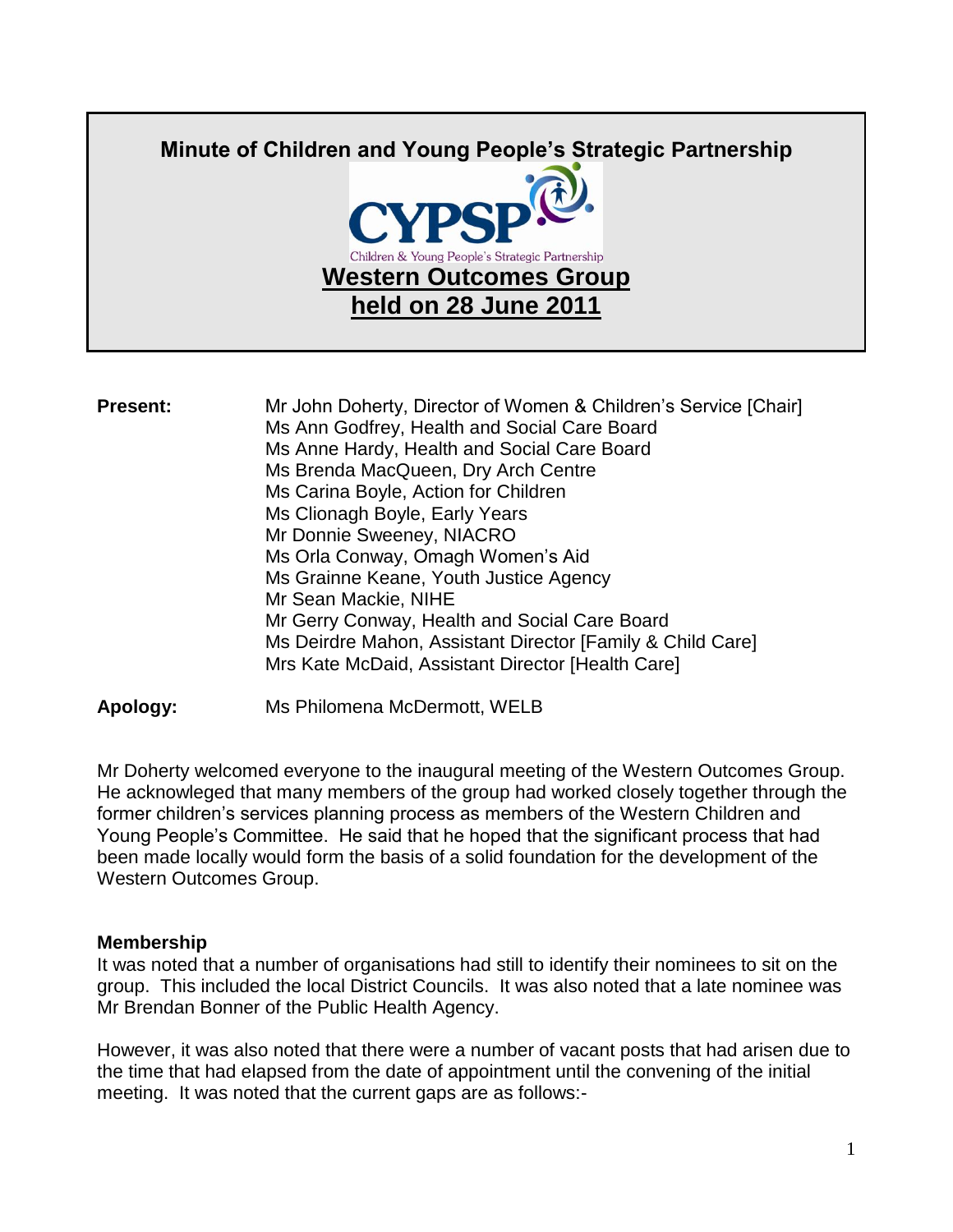- $\triangleright$  One voluntary sector representative.
- $\triangleright$  Two community sector representatives.
- $\triangleright$  Two BME.
- One representative for the Children and Young People's Strategic Partnership.

It was noted that other areas had experienced similar difficulties and had agreed that NICVA, CINI and NICEM would be asked to co-opt members to fill the gaps. On discussion, it was agreed that a similar approach would be adopted for the Western Outcomes Group. It was agreed that members would consider appropriate nominees and forward their suggestions to Mr John Doherty for onward transmission to NICVA, CINI and NICEM. It was also noted that the representative for the Children and Young People's Strategic Partnership can be an existing member of the Western Outcomes Group.

## **Presentation by Ann Godfrey, Anne Hardy and Gerry Conway**

Mr Doherty then invited representatives from the Health and Social Care Board to make a presentation which considered the following areas:-

- **Terms of Reference of the Western Outcomes Group.**
- **Early Intervention.**
- **Family Support Hub Development.**

Following the presentation, there was an opportunity to consider a framework for outcomes based planning in the west.

During the course of the presentation, members had the opportunity to clarify a number of key issues including the following:-

- The integration of the Department of Social Development into the work of the Strategic Partnership.
- The relationship between the Safeguarding Board for Northern Ireland and the Strategic Partnership.
- The need for a definition of early intervention and its relationship with the family support intervention.
- The relationship between the Regional Theme Group and the Outcomes Groups.
- The need to integrate the work initiated by Derry City Council to establish Derry as an Early Years City, into the work of the Western Outcomes Group.

## **Way Forward**

**1** Ann Godfrey and Anne Hardy will meet with those members who were unable to attend this session due to either late nomination or apologies.